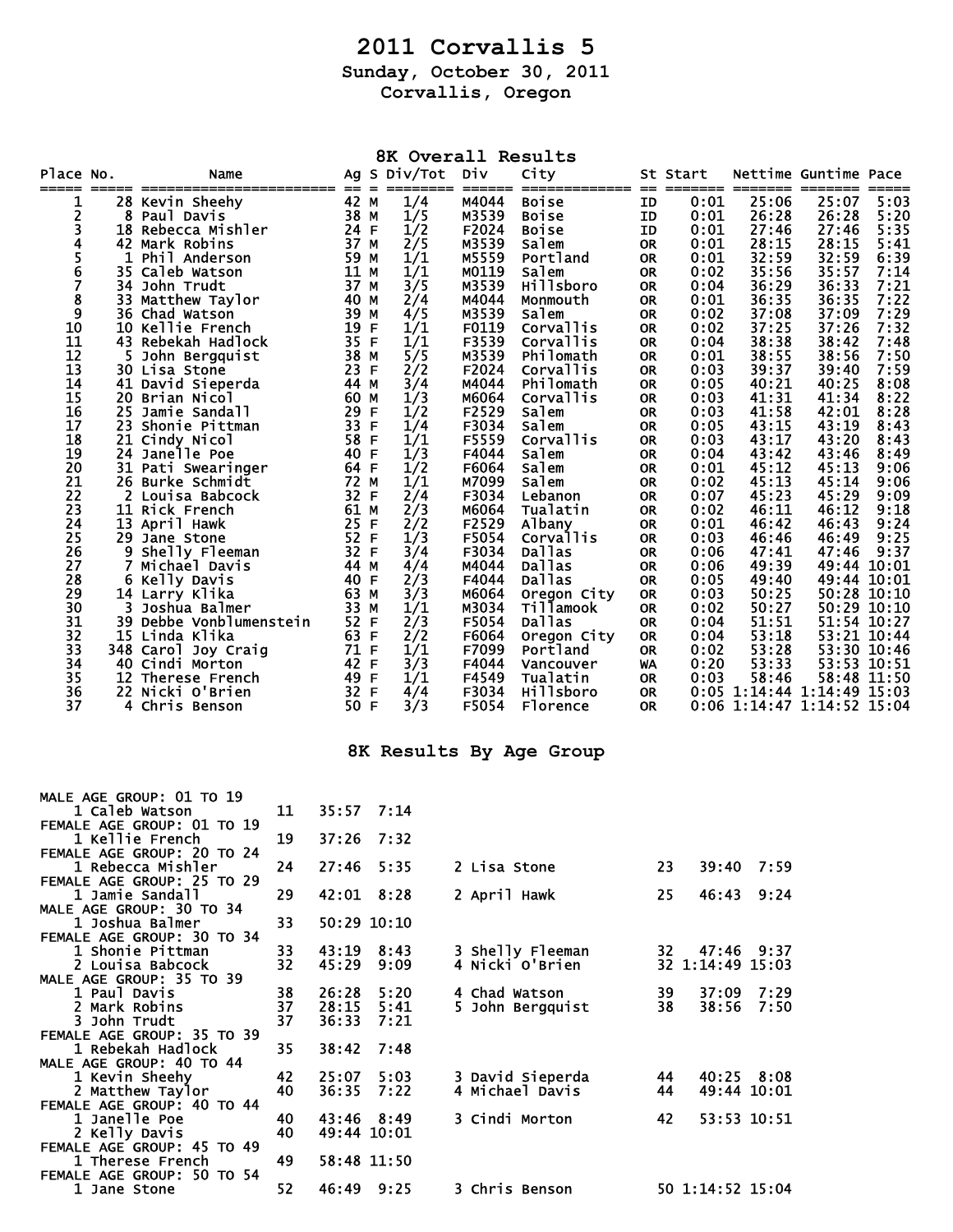| 2 Debbe Vonblumenstein 52  |     | 51:54 10:27 |      |               |    |             |
|----------------------------|-----|-------------|------|---------------|----|-------------|
| MALE AGE GROUP: 55 TO 59   |     |             |      |               |    |             |
| 1 Phil Anderson            | 59  | 32:59 6:39  |      |               |    |             |
| FEMALE AGE GROUP: 55 TO 59 |     |             |      |               |    |             |
| 1 Cindy Nicol              | 58  | 43:20       | 8:43 |               |    |             |
| MALE AGE GROUP: 60 TO 64   |     |             |      |               |    |             |
| 1 Brian Nicol              | 60  | 41:34       | 8:22 | 3 Larry Klika | 63 | 50:28 10:10 |
| 2 Rick French              | 61  | 46:12       | 9:18 |               |    |             |
| FEMALE AGE GROUP: 60 TO 64 |     |             |      |               |    |             |
| 1 Pati Swearinger          | 64  | 45:13       | 9:06 | 2 Linda Klika | 63 | 53:21 10:44 |
| MALE AGE GROUP: 70 TO 99   |     |             |      |               |    |             |
| 1 Burke Schmidt            | 72. | 45:14 9:06  |      |               |    |             |
| FEMALE AGE GROUP: 70 TO 99 |     |             |      |               |    |             |
| 1 Carol Joy Craig          | 71  | 53:30 10:46 |      |               |    |             |

| 5K Overall Results |            |                                        |              |  |                  |                 |                              |                        |              |                  |                      |              |
|--------------------|------------|----------------------------------------|--------------|--|------------------|-----------------|------------------------------|------------------------|--------------|------------------|----------------------|--------------|
| Place No.          |            | Name                                   |              |  | Ag S Div/Tot Div |                 | City                         |                        | St Start     |                  | Nettime Guntime Pace |              |
| =====              |            | 221 Tahir Chakisso                     | 22 M         |  | ========<br>1/4  | ======<br>M2024 | ============= =<br>Clackamas |                        | 0:01         | =======<br>16:02 | 16:02                | 5:10         |
| ı<br>2             |            | 303 Nick Schuetze                      | 29 M         |  | 1/11             | M2529           | <b>Beaverton</b>             | <b>OR</b><br><b>OR</b> | 0:01         | 16:17            | 16:17                | 5:15         |
| 3                  |            | 335 Grant Finney                       | 26 M         |  | 2/11             | M2529           | Aloha                        | <b>OR</b>              | 0:01         | 16:42            | 16:43                | 5:23         |
| 4                  |            | 334 Bryan Cobb                         | 27 M         |  | 3/11             | M2529           | Newberg                      | <b>OR</b>              | 0:01         | 16:54            | 16:54                | 5:27         |
| 5                  |            | 232 Jessica Eldridge                   | 26 F         |  | 1/23             | F2529           | <b>Boise</b>                 | ID                     | 0:01         | 16:59            | 16:59                | 5:28         |
| 6                  |            | 309 Matt Thomas                        | 41 M         |  | 1/6              | M4044           | Ashland                      | <b>OR</b>              | 0:01         | 17:01            | 17:02                | 5:29         |
| 7<br>8             |            | 244 Carre Heineck                      | 30 F         |  | 1/14             | F3034           | Portland                     | <b>OR</b>              | 0:01         | 17:10            | 17:10                | 5:32         |
| 9                  | 337<br>233 | Michael Antonishen<br>Jim Elwell       | 23 M<br>51 M |  | 2/4<br>1/4       | M2024<br>M5054  | Corvallis<br>Corvallis       | <b>OR</b><br><b>OR</b> | 0:01<br>0:02 | 17:24<br>17:40   | 17:25<br>17:41       | 5:37<br>5:42 |
| 10                 |            | 296 Jane Rudkin                        | 31 F         |  | 2/14             | F3034           | Eugene                       | <b>OR</b>              | 0:01         | 17:47            | 17:47                | 5:44         |
| 11                 |            | 259 Eric Jeffers                       | 29 M         |  | 4/11             | M2529           | Salem                        | <b>OR</b>              | 0:01         | 17:57            | 17:58                | 5:47         |
| 12                 |            | 331 Haley Cooper Scott                 | 31 F         |  | 3/14             | F3034           | Spokane                      | WA                     | 0:02         | 17:57            | 17:59                | 5:48         |
| 13                 |            | 343 Mercy Ray                          | 30 F         |  | 4/14             | F3034           | Applegate                    | <b>OR</b>              | 0:01         | 18:04            | 18:05                | 5:49         |
| 14                 |            | 315 Travis Vitek                       | 34 M         |  | 1/2              | M3034           | Corvallis                    | <b>OR</b>              | 0:02         | 18:10            | 18:11                | 5:52         |
| 15<br>16           |            | 274 Kate MacTavish                     | 48 F<br>52 M |  | 1/5<br>2/4       | F4549<br>M5054  | Corvallis<br>Salem           | <b>OR</b>              | 0:02<br>0:02 | 18:35<br>19:01   | 18:37<br>19:02       | 6:00<br>6:08 |
| 17                 |            | 263 Steve Kollars<br>260 Dan Kaplan    | 37 M         |  | 1/9              | M3539           | Salem                        | <b>OR</b><br><b>OR</b> | 0:01         | 19:02            | 19:03                | 6:08         |
| 18                 |            | 234 Keith Evenden                      | 45 M         |  | 1/4              | M4549           | Corvallis, Or OR             |                        | 0:02         | 19:22            | 19:24                | 6:15         |
| 19                 |            | 327 Evelyn Young                       | 30 F         |  | 5/14             | F3034           | Salem                        | <b>OR</b>              | 0:03         | 19:26            | 19:28                | 6:16         |
| 20                 |            | 216 J.T. Bushnell                      | 31 M         |  | 2/2              | M3034           | Corvallis                    | <b>OR</b>              | 0:02         | 19:29            | 19:30                | 6:17         |
| 21                 |            | 294 Dan Roddy                          | 57 M         |  | 1/3              | M5559           | Albany                       | <b>OR</b>              | 0:02         | 19:42            | 19:44                | 6:21         |
| 22                 |            | 201 Scott Adamec                       | 46 M         |  | 2/4              | M4549           | Albany                       | <b>OR</b>              | 0:02         | 19:49            | 19:50                | 6:23         |
| 23                 |            | 283 Kevin O'Brien                      | 50 M         |  | 3/4              | M5054           | Salem                        | <b>OR</b>              | 0:03         | 19:50            | 19:52                | 6:24         |
| 24<br>25           |            | 282 Mark Noll<br>347 Cole Hilto        | 49 M<br>17 M |  | 3/4<br>1/8       | M4549<br>M0119  | Dallas<br>Corvallis          | <b>OR</b><br><b>OR</b> | 0:02<br>0:01 | 20:09<br>20:53   | 20:10<br>20:54       | 6:30<br>6:44 |
| 26                 |            | 332 Stephanie Robins                   | 27 F         |  | 2/23             | F2529           | Salem                        | <b>OR</b>              | 0:03         | 20:58            | 21:00                | 6:46         |
| 27                 |            | 238 Anthony Fleming                    | 64 M         |  | 1/3              | M6064           | Healdsburg                   | CA                     | 0:03         | 21:02            | 21:05                | 6:47         |
| 28                 |            | 264 Theresa Kollars                    | 51 F         |  | 1/3              | F5054           | Salem                        | <b>OR</b>              | 0:02         | 21:05            | 21:07                | 6:48         |
| 29                 |            | 278 Steve Mrazik                       | 39 M         |  | 2/9              | M3539           | Portland                     | <b>OR</b>              | 0:07         | 21:08            | 21:14                | 6:50         |
| 30                 | 339        | Joe Urbina                             | 58 M         |  | 2/3              | M5559           | Portland                     | <b>OR</b>              | 0:02         | 21:15            | 21:16                | 6:51         |
| 31                 | 322.       | Jason Whitehurst                       | 39 M         |  | 3/9              | M3539           | Salem                        | <b>OR</b>              | 0:02         | 21:17            | 21:19                | 6:52         |
| 32                 | 344.       | Suzanne Ray                            | 59 F         |  | 1/4              | F5559           | Applegate                    | <b>OR</b>              | 0:01         | 21:35            | 21:36                | 6:57         |
| 33<br>34           |            | 333 Marvin Gladden<br>336 Nate Albers  | 60 M<br>13 M |  | 2/3<br>2/8       | M6064<br>M0119  | Salem<br>Corvallis           | <b>OR</b><br><b>OR</b> | 0:03<br>0:02 | 21:41<br>22:28   | 21:43<br>22:30       | 7:00<br>7:15 |
| 35                 |            | 338 Paul Thomas                        | 62 M         |  | 3/3              | M6064           | Portland                     | <b>OR</b>              | 0:03         | 22:45            | 22:47                | 7:20         |
| 36                 |            | 203 Fidel Banuelos                     | 44 M         |  | 2/6              | M4044           | Lafayette                    | <b>OR</b>              | 0:03         | 22:52            | 22:54                | 7:22         |
| 37                 | 222        | Stephen Chenard                        | 13 M         |  | 3/8              | M0119           | Corvallis                    | <b>OR</b>              | 0:02         | 23:14            | 23:16                | 7:30         |
| 38                 | 317        | Ian Watson                             | 09 M         |  | 4/8              | M0119           | Salem                        | <b>OR</b>              | 0:06         | 23:22            | 23:27                | 7:33         |
| 39                 |            | 342 Karen Moynahan                     | 50 F         |  | 2/3              | F5054           | Dallas                       | <b>OR</b>              | 0:05         | 23:47            | 23:52                | 7:41         |
| 40                 |            | 313 Rebecca Veltri                     | 29 F         |  | 3/23             | F2529           | Corvallis                    | <b>OR</b>              | 0:04         | 24:03            | 24:06                | 7:46         |
| 41<br>42           | 280        | Ericka Neighbors<br>252 Jeff Hintzman  | 30 F<br>47 M |  | 6/14<br>4/4      | F3034<br>M4549  | Salem<br>Corvallis           | <b>OR</b><br><b>OR</b> | 0:05<br>0:04 | 24:08<br>25:20   | 24:12<br>25:24       | 7:48<br>8:11 |
| 43                 |            | 206 R Beck                             | 29 F         |  | 4/23             | F2529           | Corvallis                    | <b>OR</b>              | 0:08         | 25:22            | 25:30                | 8:13         |
| 44                 | 310        | Ian Tomlinson                          | 29 M         |  | 5/11             | M2529           | Corvallis                    | <b>OR</b>              | 0:08         | 25:23            | 25:30                | 8:13         |
| 45                 | 251.       | Ellie Hintzman                         | 08 F         |  | 1/10             | F0119           | Corvallis                    | <b>OR</b>              | 0:03         | 25:31            | 25:33                | 8:14         |
| 46                 | 329        | Gregg Goldhammer                       | 36 M         |  | 4/9              | M3539           | <b>Hillsboro</b>             | <b>OR</b>              | 0:11         | 25:45            | 25:55                | 8:21         |
| 47                 |            | 299 Mitch Schmidtke                    | 42 M         |  | 3/6              | M4044           | Salem                        | <b>OR</b>              | 0:06         | 26:02            | 26:08                | 8:25         |
| 48                 |            | 262 Brandie Kimball                    | 22 F         |  | 1/9              | F2024           | Corvallis                    | <b>OR</b>              | 0:05         | 27:30            | 27:34                | 8:53         |
| 49<br>50           |            | 325 Dwayne Willis<br>247 Julie_Hensley | 41 M<br>53 F |  | 4/6<br>3/3       | M4044<br>F5054  | MCMinnville<br>Lincoln City  | OR.<br><b>OR</b>       | 0:10<br>0:07 | 27:39<br>27:46   | 27:48<br>27:52       | 8:57<br>8:58 |
| 51                 |            | 209 Beverly Benham                     | 47 F         |  | 2/5              | F4549           | Corvallis                    | <b>OR</b>              | 0:11         | 27:52            | 28:03                | 9:02         |
| 52                 |            | 230 Dawn Dyck                          | 28 F         |  | 5/23             | F2529           | Seal Rock                    | OR.                    | 0:11         | 27:53            | 28:03                | 9:02         |
| 53                 |            | 287 Michael Paul                       | 39 M         |  | 5/9              | M3539           | Jefferson                    | <b>OR</b>              | 0:07         | 27:59            | 28:05                | 9:03         |
| 54                 |            | 242 Wyatt Fowler                       | 15 M         |  | 5/8              | M0119           | Dallas                       | <b>OR</b>              | 0:01         | 28:24            | 28:24                | 9:09         |
| 55                 |            | 239 Jack Fowler                        | 13 M         |  | 6/8              | M0119           | Dallas                       | <b>OR</b>              | 0:04         | 28:31            | 28:35                | 9:12         |
| 56                 |            | 240 John Fowler                        | 43 M         |  | 5/6              | M4044           | <b>Dallas</b>                | <b>OR</b>              | 0:05         | 28:31            | 28:35                | 9:12         |
| 57<br>58           |            | 276 Ian McGinnis<br>306 Hallie Smith   | 16 M<br>28 F |  | 7/8<br>6/23      | M0119<br>F2529  | Camas<br>Salem               | WA<br><b>OR</b>        | 0:01<br>0:04 | 28:47<br>28:45   | 28:47<br>28:48       | 9:16<br>9:17 |
| 59                 |            | 202 Lindsey Anderlik                   | 28 F         |  | 7/23             | F2529           | Albany                       | <b>OR</b>              | 0:03         | 28:46            | 28:48                | 9:17         |
| 60                 |            | 217 Heidi Campbell                     | 28 F         |  | 8/23             | F2529           | Corvallis                    | <b>OR</b>              | 0:10         | 28:41            | 28:50                | 9:17         |
| 61                 |            | 218 Matthew Campbell                   | 28 M         |  | 6/11             | M2529           | Corvallis                    | <b>OR</b>              | 0:10         | 28:41            | 28:51                | 9:17         |
| 62                 |            | 224 Emily Cinnamon                     | 10 F         |  | 2/10             | F0119           | McMinnville                  | <b>OR</b>              | 0:13         | 28:49            | 29:02                | 9:21         |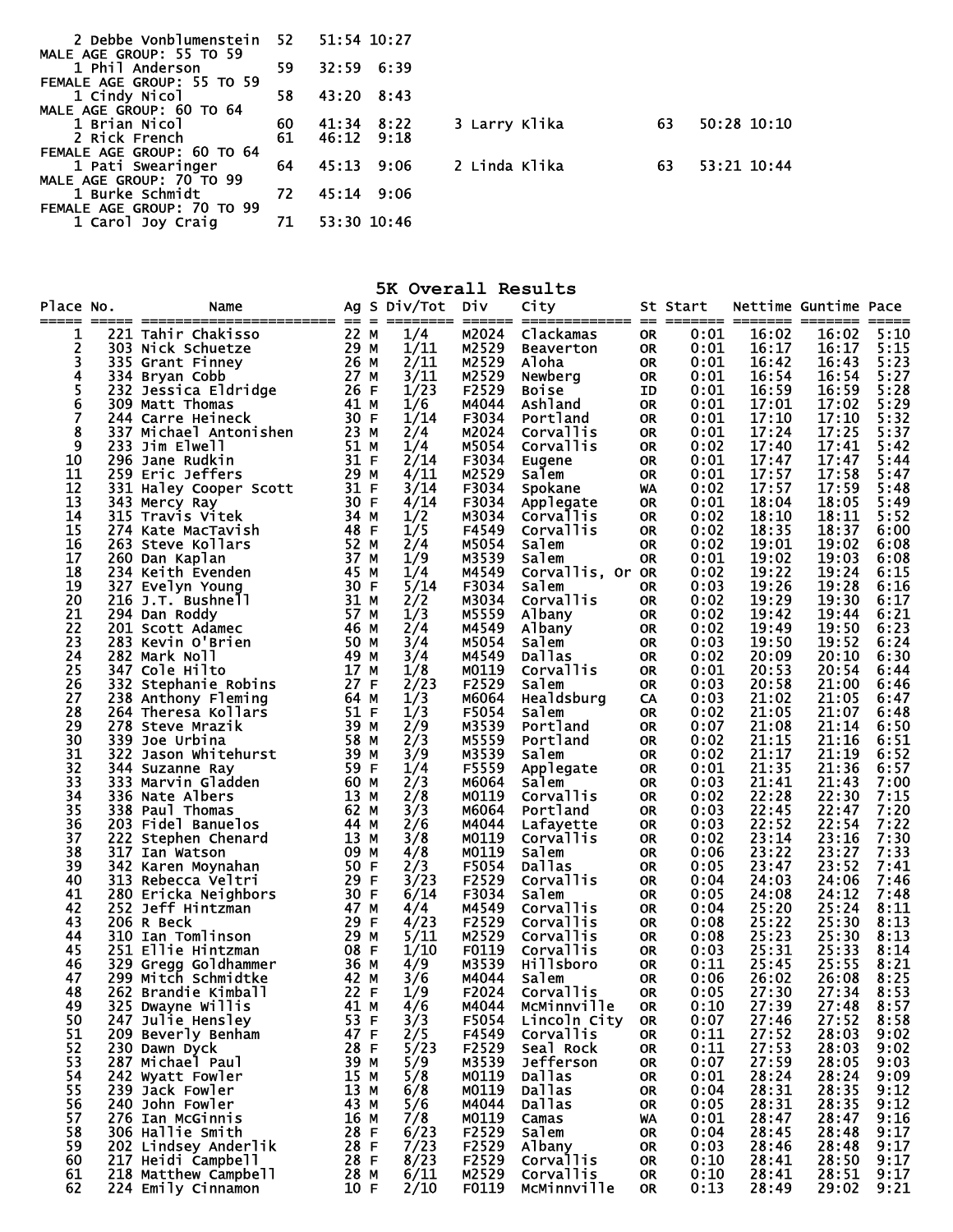| 63<br>64   | 241 Molli Fowler<br>324 Cynthia Willis           | 37 F<br>41 F          | 1/5<br>1/5     | F3539<br>F4044 | Dallas<br>McMinnville         | <b>OR</b><br>0R. | 0:04<br>0:09 | 29:00<br>28:56           | 29:04<br>9:22<br>9:22<br>29:05 |
|------------|--------------------------------------------------|-----------------------|----------------|----------------|-------------------------------|------------------|--------------|--------------------------|--------------------------------|
| 65         | 271 Korayma Llumiquinga                          | 09 F                  | 3/10           | F0119          | Otter Rock                    | <b>OR</b>        | 0:03         | 29:21                    | 29:24<br>9:28                  |
| 66<br>67   | 270 Alex Llumiquinga<br>275 Addie Maguire        | 36 M<br>20 F          | 6/9<br>2/9     | M3539<br>F2024 | Otter Rock<br>Albany          | 0R<br><b>OR</b>  | 0:04<br>0:06 | 29:22<br>29:22           | 9:28<br>29:25<br>29:27<br>9:29 |
| 68         | 257 Camille Jacobson-Ingra                       | 21 F                  | 3/9<br>4/9     | F2024          | Corvallis                     | <b>OR</b>        | 0:05         | 29:24<br>30:07           | 29:29<br>9:30                  |
| 69<br>70   | 258 Rebecca Janssen<br>279 Erin Mulkey           | 20 F<br>31 F          | 7/14           | F2024<br>F3034 | Corvallis<br>Corvallis        | <b>OR</b><br>0R  | 0:07<br>0:12 | 30:14                    | 30:14<br>9:44<br>30:25<br>9:48 |
| 71         | 298 Ryan Schas                                   | 20 M                  | 3/4            | M2024          | Corvallis                     | <b>OR</b>        | 0:06         | 30:27                    | 30:32<br>9:50                  |
| 72<br>73   | 320 Stacee Wells<br>286 Melissa Paul             | 21 F<br>31 F          | 5/9<br>8/14    | F2024<br>F3034 | Corvallis<br>Jefferson        | 0R<br><b>OR</b>  | 0:05<br>0:07 | 30:28<br>30:33           | 30:33<br>9:50<br>9:52<br>30:39 |
| 74         | 211 Kate Bird                                    | 14 F                  | 4/10           | F0119          | Corvallis                     | 0R               | 0:09         | 30:36                    | 9:54<br>30:44                  |
| 75<br>76   | 292 Robert Quintero<br>319 Pauline Weintraub     | 52 M<br>27 F          | 4/4<br>9/23    | M5054<br>F2529 | Corvallis<br>Lebanon          | <b>OR</b><br>0R  | 0:09<br>0:07 | 31:40<br>31:49           | 31:48 10:15<br>31:56 10:17     |
| 77         | 205 Heidi Beam                                   | 29 F                  | 10/23          | F2529          | Corvallis                     | <b>OR</b>        | 0:12         | 31:46                    | 31:57 10:18                    |
| 78<br>79   | 219 Jessica Carrillo<br>312 Devita Vaughan       | 24 F<br>25 F          | 6/9<br>11/23   | F2024<br>F2529 | <b>Boring</b><br>Corvallis    | 0R<br><b>OR</b>  | 0:12<br>0:05 | 31:46<br>31:54           | 31:58 10:18<br>31:59 10:18     |
| 80         | 321 Courtney White                               | 27 F                  | 12/23          | F2529          | Corvallis                     | 0R               | 0:08         | 31:58                    | 32:06 10:20                    |
| 81<br>82   | 302 Brenda Schoeneman<br>326 Kahleen Wilson      | 49 F<br>28 F          | 3/5<br>13/23   | F4549<br>F2529 | Hillsboro<br>Lebanon          | <b>OR</b><br>0R  | 0:11<br>0:03 | 32:02<br>32:28           | 32:12 10:22<br>32:31 10:28     |
| 83         | 204 Porshe Bassett                               | 24 F                  | 7/9            | F2024          | Salem                         | <b>OR</b>        | 0:10         | 32:44                    | 32:54 10:36                    |
| 84<br>85   | 307 Dave Suing<br>308 Jenneca Symons             | 57 M<br>19 F          | 3/3<br>5/10    | M5559<br>F0119 | Keizer<br>Corvallis           | 0R<br><b>OR</b>  | 0:09<br>0:22 | 33:14<br>33:29           | 33:22 10:45<br>33:50 10:54     |
| 86         | 227 Suzanne Dalton                               | 56 F                  | 2/4            | F5559          | Corvallis                     | 0R               | 0:07         | 33:56                    | 34:03 10:58                    |
| 87<br>88   | 300 Shannon Schmidtke<br>295 Derek Roller        | 44 F<br>39 M          | 2/5<br>7/9     | F4044<br>M3539 | Salem<br>Corvallis            | OK<br><b>OR</b>  | 0:06<br>0:10 | 34:12<br>34:14           | 34:18 11:03<br>34:24 11:05     |
| 89         | 253 Sally Hoppe                                  | 43 F                  | 3/5            | F4044          | Albany                        | <b>OR</b>        | 0:09         | 34:15                    | 34:24 11:05                    |
| 90<br>91   | 305 Lillian Scott<br>330 Arron Scott             | 08 F<br>44 M          | 6/10<br>6/6    | F0119<br>M4044 | <b>Corvallis</b><br>Spokane   | <b>OR</b><br>WA  | 0:04<br>0:02 | 35:14<br>35:17           | 35:18 11:22<br>35:18 11:22     |
| 92         | 226 Kea Crandall                                 | 35 F                  | 2/5            | F3539          | Corvallis                     | 0R               | 0:05         | 35:14                    | 35:19 11:22                    |
| 93<br>94   | 231 Kristy Edwards<br>210 Maryann Benson         | 26<br>F<br>55 F       | 14/23<br>3/4   | F2529<br>F5559 | Salem<br>Medford              | <b>OR</b><br>0R  | 0:08<br>0:08 | 35:31<br>36:21           | 35:39 11:29<br>36:29 11:45     |
| 95         | 228 Nancy Dexter                                 | 48 F                  | 4/5            | F4549          | Salem                         | <b>OR</b>        | 0:10         | 36:45                    | 36:55 11:53                    |
| 96<br>97   | 225 Melissa Cinnamon<br>223 Chad Cinnamon        | 33 F<br>35 M          | 9/14<br>8/9    | F3034<br>M3539 | MCMinnville<br>MCMinnville    | 0R<br><b>OR</b>  | 0:14<br>0:15 | 36:50<br>36:50           | 37:03 11:56<br>37:04 11:56     |
| 98         | 340 Anna Cinnamon                                | 07 F                  | 7/10           | F0119          | MCMinnville                   | 0R               | 0:14         | 36:50                    | 37:04 11:56                    |
| 99<br>100  | 311 Sarah Vander Pol<br>285 Maxwell Patel        | 37 F<br>08 M          | 3/5<br>8/8     | F3539<br>M0119 | <b>Corvallis</b><br>Corvallis | <b>OR</b><br>0R  | 0:05<br>0:05 | 37:08<br>37:08           | 37:12 11:59<br>37:12 11:59     |
| 101        | 314 Lora Vitek                                   | 32 F                  | 10/14          | F3034          | Corvallis                     | <b>OR</b>        | 0:13         | 37:02                    | 37:14 12:00                    |
| 102<br>103 | 212 Danielle Bondurant<br>250 Caroline Hintzman  | 27 F<br>11 F          | 15/23<br>8/10  | F2529<br>F0119 | Rochester<br>Corvallis        | WA<br>0R         | 0:08<br>0:26 | 37:20<br>37:32           | 37:28 12:04<br>37:57 12:13     |
| 104        | 249 Alison Hintzman                              | 45 F                  | 5/5            | F4549          | Corvallis                     | 0R               | 0:27         | 37:34                    | 38:00 12:14                    |
| 105<br>106 | 290 Natalie Ponta<br>267 Melissa Lantz           | 19 F<br>34 F          | 9/10<br>11/14  | F0119<br>F3034 | Corvallis<br>Salem            | <b>OR</b><br>0R  | 0:15<br>0:12 | 38:47<br>39:24           | 39:01 12:34<br>39:35 12:45     |
| 107        | 215 Kate Bullard                                 | 25 F                  | 16/23          | F2529          | Keizer                        | <b>OR</b>        | 0:12         | 39:24                    | 39:35 12:45                    |
| 108<br>109 | 266 Georgie Lantz<br>236 Robbie Faith            | 60 F<br>29 M          | 1/1<br>7/11    | F6064<br>M2529 | Salem<br>Corvallis            | 0R<br><b>OR</b>  | 0:16<br>0:27 | 39:37<br>39:45           | 39:53 12:51<br>40:12 12:57     |
| 110        | 304 James Scott                                  | 27 M                  | 8/11           | M2529          | Corvallis                     | 0R               | 0:23         | 39:50                    | 40:12 12:57                    |
| 111<br>112 | 323 Steven Wicks<br>229 Robert Duncan            | 26 M<br>24 M          | 9/11<br>4/4    | M2529<br>M2024 | Corvallis<br>Corvallis        | <b>OR</b><br>0R  | 0:23<br>0:25 | 39:50<br>39:49           | 40:12 12:57<br>40:13 12:57     |
| 113        | 268 Chris Lewis                                  | 25 M                  | 10/11          | M2529          | Corvallis                     | 0R               | 0:25         | 39:49                    | 40:13 12:57                    |
| 114<br>115 | 261 Sara Kesecker<br>297 Kari Russell            | 26 F<br>26 F          | 17/23<br>18/23 | F2529<br>F2529 | Corvallis<br>Monroe           | OR.<br>0R        | 0:06<br>0:06 | 40:09<br>40:09           | 40:14 12:57<br>40:14 12:57     |
| 116        | 235 Jennifer Faith                               | 29 F                  | 19/23          | F2529          | Corvallis                     | <b>OR</b>        | 0:26         | 39:55                    | 40:21 12:59                    |
| 117<br>118 | 281 Jessica Nolen-Morse<br>207 Beth Becker       | 24 F<br>28 F          | 8/9<br>20/23   | F2024<br>F2529 | Corvallis<br>Corvallis        | 0R<br>0R         | 0:23<br>0:26 | 39:58<br>40:03           | 40:21 13:00<br>40:28 13:02     |
| 119        | 254 Samantha Hoxie                               | 41 F                  | 4/5            | F4044          | Corvallis                     | 0R               | 0:03         | 40:37                    | 40:39 13:05                    |
| 120<br>121 | 293 Adam Rodakowski<br>291 Megan Pratt           | 27 M<br>27 F          | 11/11<br>21/23 | M2529<br>F2529 | Keizer<br>Corvallis           | 0R<br>0R         | 0:12<br>0:26 | 40:30<br>40:18           | 40:41 13:06<br>40:44 13:07     |
| 122        | 288 Christy Pietrok                              | 34 F                  | 12/14          | F3034          | Keizer                        | 0R               | 0:13         | 41:43                    | 41:55 13:30                    |
| 123<br>124 | 273 Jessica Luther<br>346 Tina Johnson           | 26 F<br>56 F          | 22/23<br>4/4   | F2529<br>F5559 | Salem<br>Corvallis            | 0R<br><b>OR</b>  | 0:12<br>0:07 | 41:43<br>43:07           | 41:55 13:30<br>43:14 13:55     |
| 125        | 345 Jaime Manie                                  | 70 F                  | 1/1            | F7099          | Corvallis                     | 0R               | 0:06         | 43:40                    | 43:45 14:05                    |
| 126<br>127 | 277 Candace McMaster<br>237 Hayley Fields        | 35 F<br>21 F          | 4/5<br>9/9     | F3539<br>F2024 | Corvallis<br><b>Corvallis</b> | 0R<br>0R         | 0:13<br>0:08 | 43:45<br>44:15           | 43:57 14:09<br>44:23 14:17     |
| 128        | 220 Sarah Caulfield                              | 19 F                  | 10/10          | F0119          | Corvallis                     | 0R               | 0:15         | 44:15                    | 44:30 14:20                    |
| 129<br>130 | 255 Jessica Hubert<br>213 Stephanie Briscoe      | 30 F<br>25 F          | 13/14<br>23/23 | F3034<br>F2529 | Albany<br>Albany              | 0R<br>0R         | 0:18<br>0:18 | 45:59<br>46:01           | 46:17 14:54<br>46:18 14:55     |
| 131        | 256 Julie Hubert                                 | 41 F                  | 5/5            | F4044          | Corvallis                     | 0R               | 0:17         | 46:02                    | 46:19 14:55                    |
| 132<br>133 | 341 Marisa Blair<br>318 Sarah Watson             | 34 F<br>38 F          | 14/14<br>5/5   | F3034<br>F3539 | Lebanon<br>Salem              | 0R<br>0R         | 0:14<br>0:06 | 46:17<br>48:15           | 46:31 14:59<br>48:21 15:34     |
| 134        | 316 Brian Watson                                 | 35 M                  | 9/9            | M3539          | Corvallis                     | <b>OR</b>        | 0:24         | 51:39                    | 52:02 16:45                    |
|            |                                                  |                       |                |                |                               |                  |              |                          |                                |
|            | <b>MALE AGE GROUP: 01 TO 19</b>                  |                       |                |                | 5K Results By Age Group       |                  |              |                          |                                |
|            | 17<br>1 Cole Hilto<br>13<br>2 Nate Albers        | $20:54$ 6:44<br>22:30 | 7:15           | 6 Jack Fowler  | 5 Wyatt Fowler                | 15<br>13         |              | 28:24 9:09<br>28:35 9:12 |                                |
|            | 13<br>3 Stephen Chenard                          | 23:16                 | 7:30           |                | 7 Ian McGinnis                | 16               |              | 28:47 9:16               |                                |
|            | 4 Ian Watson<br>09<br>FEMALE AGE GROUP: 01 TO 19 | 23:27                 | 7:33           |                | 8 Maxwell Patel               | 08               |              | 37:12 11:59              |                                |
|            | 08<br>1 Ellie Hintzman                           | 25:33                 | 8:14           |                | 6 Lillian Scott               | 08               |              | 35:18 11:22              |                                |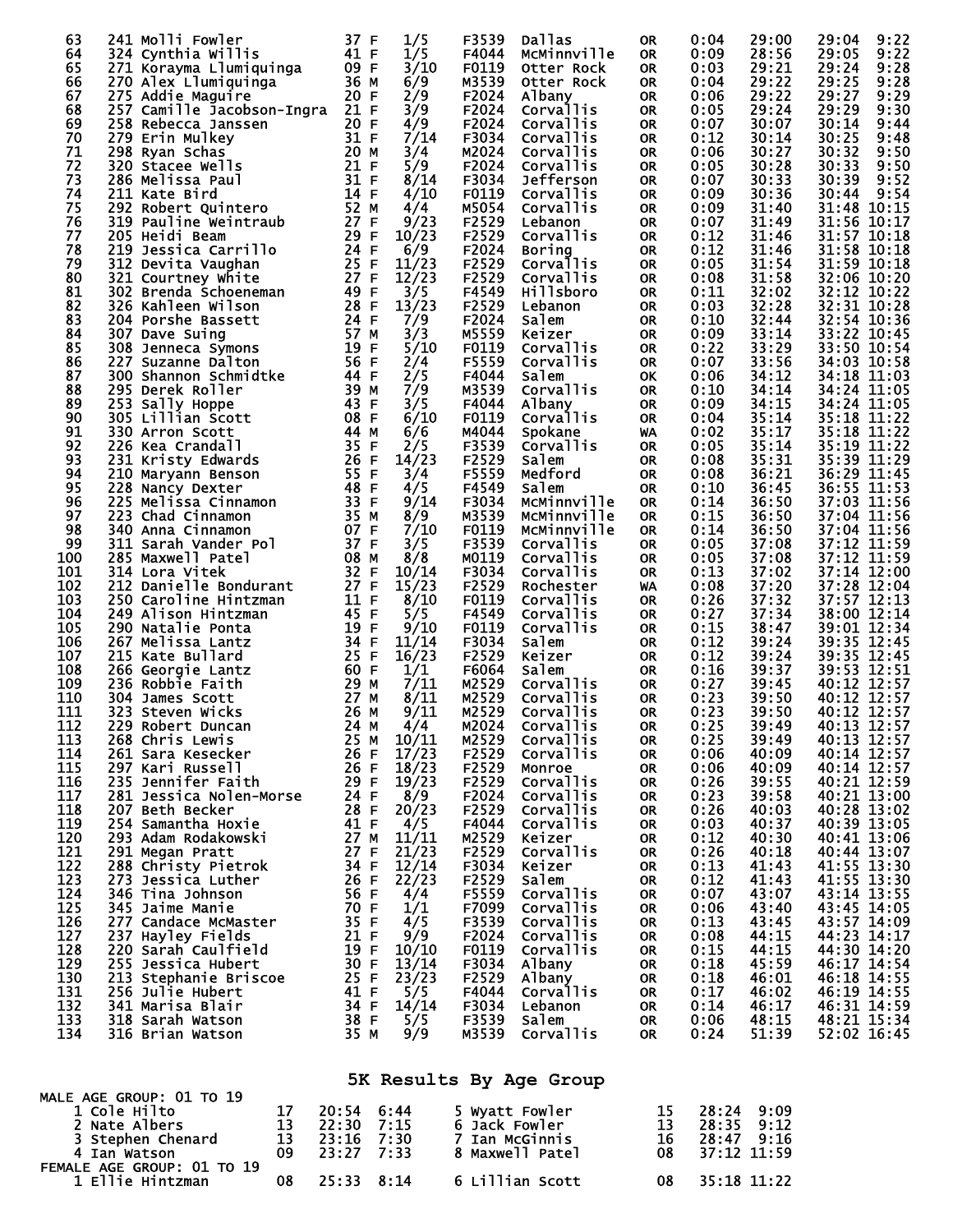| 2 Emily Cinnamon<br>3 Korayma Llumiquinga<br>4 Kate Bird<br>5 Jenneca Symons<br>MALE AGE GROUP: 20 TO 24                                                                                                                                                            | 10<br>09<br>14<br>19                                                 | 29:02<br>29:24<br>30:44                                                                                           | 9:21<br>9:28<br>9:54<br>33:50 10:54                                         | 7 Anna Cinnamon<br>8 Caroline Hintzman<br>9 Natalie Ponta<br>10 Sarah Caulfield                                                                                                                                                 | 07<br>11<br>19<br>19                                           | 37:04 11:56<br>37:57 12:13<br>39:01 12:34<br>44:30 14:20                                                                                                          |
|---------------------------------------------------------------------------------------------------------------------------------------------------------------------------------------------------------------------------------------------------------------------|----------------------------------------------------------------------|-------------------------------------------------------------------------------------------------------------------|-----------------------------------------------------------------------------|---------------------------------------------------------------------------------------------------------------------------------------------------------------------------------------------------------------------------------|----------------------------------------------------------------|-------------------------------------------------------------------------------------------------------------------------------------------------------------------|
| 1 Tahir Chakisso<br>2 Michael Antonishen<br>FEMALE AGE GROUP: 20 TO 24                                                                                                                                                                                              | 22<br>23                                                             | 16:02<br>17:25                                                                                                    | 5:10<br>5:37                                                                | 3 Ryan Schas<br>4 Robert Duncan                                                                                                                                                                                                 | 20<br>24                                                       | 30:32 9:50<br>40:13 12:57                                                                                                                                         |
| 1 Brandie Kimball<br>2 Addie Maguire<br>3 Camille Jacobson-Ingr 21<br>4 Rebecca Janssen<br>5 Stacee Wells<br>MALE AGE GROUP: 25 TO 29                                                                                                                               | 22<br>20<br>20<br>21                                                 | 27:34<br>29:27<br>29:29<br>30:14<br>30:33                                                                         | 8:53<br>9:29<br>9:30<br>9:44<br>9:50                                        | 6 Jessica Carrillo<br>7 Porshe Bassett<br>8 Jessica Nolen-Morse<br>9 Hayley Fields                                                                                                                                              | 24<br>24<br>24<br>21                                           | 31:58 10:18<br>32:54 10:36<br>40:21 13:00<br>44:23 14:17                                                                                                          |
| 1 Nick Schuetze<br>2 Grant Finney<br>3 Bryan Cobb<br>4 Eric Jeffers<br>5 Ian Tomlinson<br>6 Matthew Campbell                                                                                                                                                        | 29<br>26<br>27<br>29<br>29<br>28                                     | 16:17<br>16:43<br>16:54<br>17:58<br>25:30<br>28:51                                                                | 5:15<br>5:23<br>5:27<br>5:47<br>8:13<br>9:17                                | 7 Robbie Faith<br>8 James Scott<br>9 Steven Wicks<br><b>10 Chris Lewis</b><br>11 Adam Rodakowski                                                                                                                                | 29<br>27<br>26<br>25<br>27                                     | 40:12 12:57<br>40:12 12:57<br>40:12 12:57<br>40:13 12:57<br>40:41 13:06                                                                                           |
| FEMALE AGE GROUP: 25 TO 29<br>1 Jessica Eldridge<br>2 Stephanie Robins<br>3 Rebecca Veltri<br>4 R Beck<br>5 Dawn Dyck<br>6 Hallie Smith<br>7 Lindsey Anderlik<br>8 Heidi Campbell<br>9 Pauline Weintraub<br>10 Heidi Beam<br>11 Devita Vaughan<br>12 Courtney White | 26<br>27<br>29<br>29<br>28<br>28<br>28<br>28<br>27<br>29<br>25<br>27 | 16:59<br>21:00<br>24:06<br>25:30<br>28:03<br>28:48<br>28:48<br>28:50<br>31:56 10:17<br>31:57 10:18<br>31:59 10:18 | 5:28<br>6:46<br>7:46<br>8:13<br>9:02<br>9:17<br>9:17<br>9:17<br>32:06 10:20 | 13 Kahleen Wilson<br>14 Kristy Edwards<br>15 Danielle Bondurant<br>16 Kate Bullard<br>17 Sara Kesecker<br>18 Kari Russell<br>19 Jennifer Faith<br>20 Beth Becker<br>21 Megan Pratt<br>22 Jessica Luther<br>23 Stephanie Briscoe | 28<br>26<br>27<br>25<br>26<br>26<br>29<br>28<br>27<br>26<br>25 | 32:31 10:28<br>35:39 11:29<br>37:28 12:04<br>39:35 12:45<br>40:14 12:57<br>40:14 12:57<br>40:21 12:59<br>40:28 13:02<br>40:44 13:07<br>41:55 13:30<br>46:18 14:55 |
| MALE AGE GROUP: 30 TO 34<br>1 Travis Vitek                                                                                                                                                                                                                          | 34                                                                   | 18:11                                                                                                             | 5:52                                                                        | 2 J.T. Bushnell                                                                                                                                                                                                                 | 31                                                             | 19:30<br>6:17                                                                                                                                                     |
| FEMALE AGE GROUP: 30 TO 34<br>1 Carre Heineck<br><b>2 Jane Rudkin</b><br>3 Haley Cooper Scott<br>4 Mercy Ray<br>5 Evelyn Young<br>6 Ericka Neighbors<br>7 Erin Mulkey                                                                                               | 30<br>31<br>31<br>30<br>30<br>30<br>31                               | 17:10<br>17:47<br>17:59<br>18:05<br>19:28<br>24:12<br>30:25                                                       | 5:32<br>5:44<br>5:48<br>5:49<br>6:16<br>7:48<br>9:48                        | 8 Melissa Paul<br>9 Melissa Cinnamon<br>10 Lora Vitek<br>11 Melissa Lantz<br>12 Christy Pietrok<br>13 Jessica Hubert<br>14 Marisa Blair                                                                                         | 31<br>33<br>32<br>34<br>34<br>30<br>34                         | 30:39<br>9:52<br>37:03 11:56<br>37:14 12:00<br>39:35 12:45<br>41:55 13:30<br>46:17 14:54<br>46:31 14:59                                                           |
| MALE AGE GROUP: 35 TO 39<br>1 Dan Kaplan<br>2 Steve Mrazik<br>3 Jason Whitehurst<br>4 Gregg Goldhammer<br>5 Michael Paul<br>FEMALE AGE GROUP: 35 TO 39                                                                                                              | 37<br>39<br>39<br>36<br>39                                           | 19:03<br>21:14<br>21:19<br>25:55<br>28:05                                                                         | 6:08<br>6:50<br>6:52<br>8:21<br>9:03                                        | 6 Alex Llumiquinga<br>7 Derek Roller<br>8 Chad Cinnamon<br>9 Brian Watson                                                                                                                                                       | 36<br>39<br>35<br>35                                           | 29:25<br>9:28<br>34:24 11:05<br>37:04 11:56<br>52:02 16:45                                                                                                        |
| 1 Molli Fowler<br>2 Kea Crandall<br>3 Sarah Vander Pol<br>MALE AGE GROUP: 40 TO 44                                                                                                                                                                                  | 37<br>35<br>37                                                       | 29:04 9:22<br>35:19 11:22                                                                                         | 37:12 11:59                                                                 | 4 Candace McMaster<br>5 Sarah Watson                                                                                                                                                                                            | 35<br>38                                                       | 43:57 14:09<br>48:21 15:34                                                                                                                                        |
| 1 Matt Thomas<br>2 Fidel Banuelos<br>3 Mitch Schmidtke<br>FEMALE AGE GROUP: 40 TO 44                                                                                                                                                                                | 41<br>44<br>42                                                       | 17:02<br>22:54<br>26:08                                                                                           | 5:29<br>7:22<br>8:25                                                        | 4 Dwayne Willis<br>5 John Fowler<br>6 Arron Scott                                                                                                                                                                               | 41<br>43<br>44                                                 | 27:48 8:57<br>28:35 9:12<br>35:18 11:22                                                                                                                           |
| 1 Cynthia Willis<br>2 Shannon Schmidtke<br>3 Sally Hoppe<br>MALE AGE GROUP: 45 TO 49                                                                                                                                                                                | 41<br>44<br>43                                                       | 29:05 9:22<br>34:24 11:05                                                                                         | 34:18 11:03                                                                 | 4 Samantha Hoxie<br>5 Julie Hubert                                                                                                                                                                                              | 41<br>41                                                       | 40:39 13:05<br>46:19 14:55                                                                                                                                        |
| 1 Keith Evenden<br>2 Scott Adamec                                                                                                                                                                                                                                   | 45<br>46                                                             | 19:24<br>19:50                                                                                                    | 6:15<br>6:23                                                                | 3 Mark Noll<br>4 Jeff Hintzman                                                                                                                                                                                                  | 49<br>47                                                       | $20:10$ 6:30<br>25:24<br>8:11                                                                                                                                     |
| FEMALE AGE GROUP: 45 TO 49<br>1 Kate MacTavish<br>2 Beverly Benham<br>3 Brenda Schoeneman<br>MALE AGE GROUP: 50 TO 54                                                                                                                                               | 48<br>47<br>49                                                       | 18:37<br>28:03<br>32:12 10:22                                                                                     | 6:00<br>9:02                                                                | 4 Nancy Dexter<br>5 Alison Hintzman                                                                                                                                                                                             | 48<br>45                                                       | 36:55 11:53<br>38:00 12:14                                                                                                                                        |
| 1 Jim Elwell<br>2 Steve Kollars                                                                                                                                                                                                                                     | 51<br>52                                                             | 17:41<br>19:02                                                                                                    | 5:42<br>6:08                                                                | 3 Kevin O'Brien<br>4 Robert Quintero                                                                                                                                                                                            | 50<br>52                                                       | 19:52 6:24<br>31:48 10:15                                                                                                                                         |
| FEMALE AGE GROUP: 50 TO 54<br>1 Theresa Kollars<br>2 Karen Moynahan                                                                                                                                                                                                 | 51<br>50                                                             | 21:07<br>23:52                                                                                                    | 6:48<br>7:41                                                                | 3 Julie Hensley                                                                                                                                                                                                                 | 53                                                             | 27:52 8:58                                                                                                                                                        |
| MALE AGE GROUP: 55 TO 59<br>1 Dan Roddy<br>2 Joe Urbina<br>FEMALE AGE GROUP: 55 TO 59                                                                                                                                                                               | 57<br>58                                                             | 19:44<br>21:16                                                                                                    | 6:21<br>6:51                                                                | 3 Dave Suing                                                                                                                                                                                                                    | 57                                                             | 33:22 10:45                                                                                                                                                       |
| 1 Suzanne Ray<br>2 Suzanne Dalton                                                                                                                                                                                                                                   | 59<br>56                                                             | 21:36                                                                                                             | 6:57<br>34:03 10:58                                                         | 3 Maryann Benson<br>4 Tina Johnson                                                                                                                                                                                              | 55<br>56                                                       | 36:29 11:45<br>43:14 13:55                                                                                                                                        |
| MALE AGE GROUP: 60 TO 64<br>1 Anthony Fleming<br>2 Marvin Gladden                                                                                                                                                                                                   | 64<br>60                                                             | 21:43                                                                                                             | 21:05 6:47<br>7:00                                                          | 3 Paul Thomas                                                                                                                                                                                                                   | 62                                                             | 22:47<br>7:20                                                                                                                                                     |